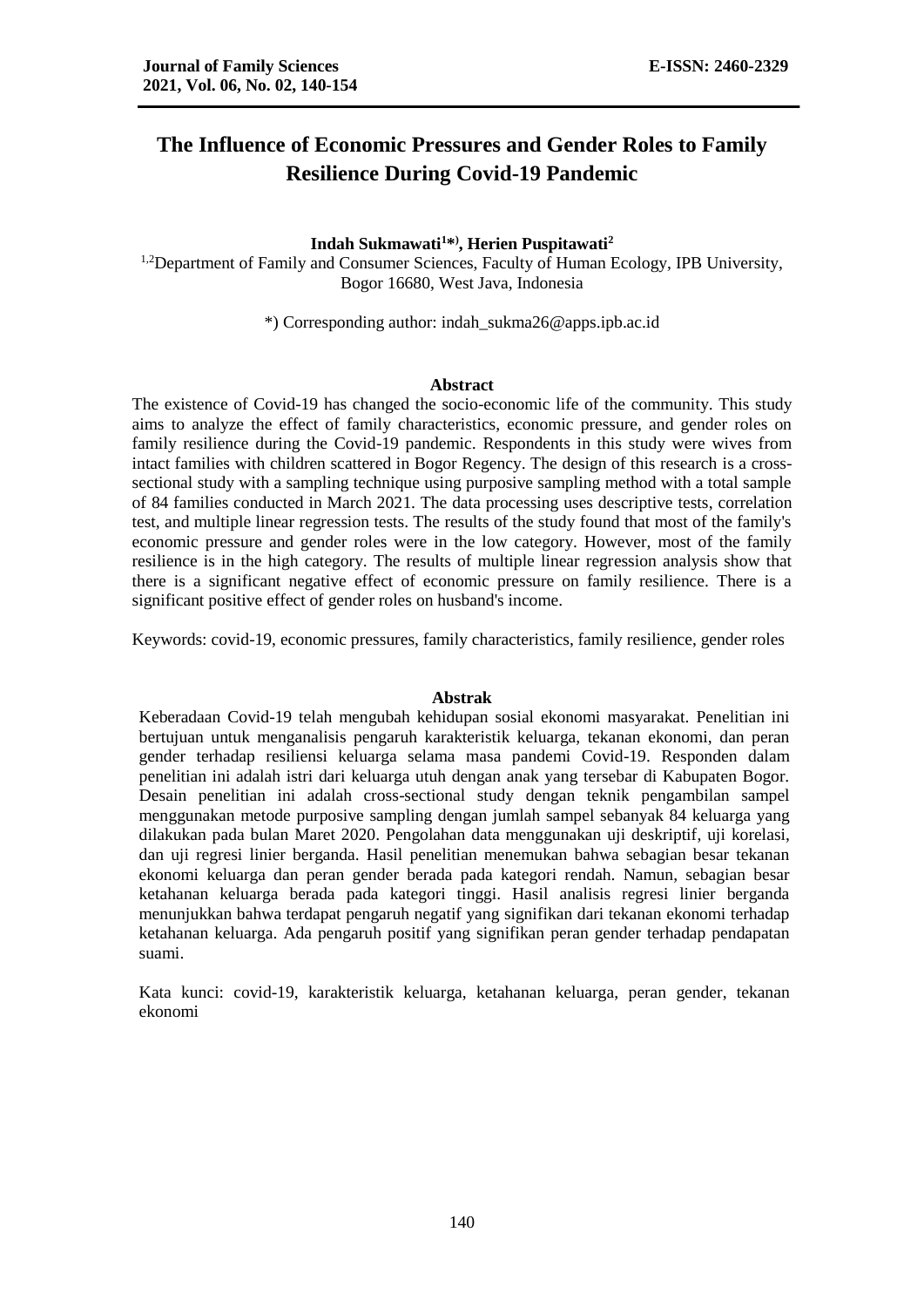## **Introduction**

The current Covid-19 pandemic has changed various aspects of family life. The Covid-19 that is happening around the world is spreading at an alarming speed (Dong, Du, & Gardner, 2020). The families directly feel the impact of Covid-19 both in terms of social and economic. In the economic aspect, many families experience a decrease in income, causing economic pressure. The economic pressures is a condition where the family cannot meet their needs properly. Economic difficulties will affect family life, especially through the financial pressures they face (Conger et al*.*, 1992). Yamali and Putri (2020) revealed that during Covid-19 pandemic, there were more than 1.5 million workers were laid off, of which 10 percent were laid off and 90 percent were laid off. International Labor Organization data or ILO (2020) estimates that as many as 1.25 billion workers, representing nearly 38 percent of the global workforce, will be at risk of layoffs. This phenomenon certainly causes problems, because the number of layoffs is getting higher which causes a decrease in family income.

According to the family stress model, difficult conditions such as low incomes and negative economic events (eg job loss) directly impact economic stress in the family (Conger et al., 2002). Families with lower incomes generally experience very severe economic problems (Conger & Elder, 1994). Economic pressures are generally experienced by people with a low economy, although it is possible that middle-income people can also experience economic pressure. People from different economic backgrounds may be financially well off in one aspect, but less well off in another (Okech et al., 2012). International Labor Organization (ILO, 2020) estimates that 25 million jobs could be lost worldwide as a result of the Covid-19 pandemic. This seriously threatens the survival of family life and family resilience.

Prime, Wade, and Browne (2020) mentioned that the socio-economic changes felt by families due to this pandemic are likely to last a long time. One strategy that can be used in dealing with economic pressures is to increase gender roles in the family. Gender roles are accepted norms associated with the nature of men or women in a particular society (Puspitawati, 2017). Carlson, Petts, and Pepin (2020) found that during the Covid-19 pandemic, the share of household work increased from 26 percent before the pandemic to 42 percent during the pandemic. In going through the difficult times of the Covid-19 pandemic, families are required to be able to survive in carrying out their daily lives by utilizing gender roles partnerships (Kasdi & Saifudin, 2020). The results of Herawati, Simanjuntak, and Kumalasari (2021) research found that families who apply good gender relations have a good livelihood strategy. Families who have a good livelihood strategy have a low risk of experiencing economic pressure. Reichelt et al. (2021) found that husbands and wives have the same level of unemployment risk, and gender role attitudes may adapt to the realities of life. Uncertain conditions make the family a target from a social and economic perspective, thus requiring cooperation between husband and wife in carrying out family duties (Aswiyanto, 2019).

During this Covid-19 pandemic, husband and wife need to increase gender roles and good cooperation, including in the economic aspect to avoid economic pressures and maintain family resilience. Economic pressure has a significant negative effect on family resilience, if the economic pressure is high, family resilience will be low and the family will become fragile (Herawati, Tyas, & Trijayanti, 2017). There are families who are able to get through the pressure and some are not successful in the process, this difference is called resilience (Joa¨ & Patterson, 2002). Prime, Wade, and Browne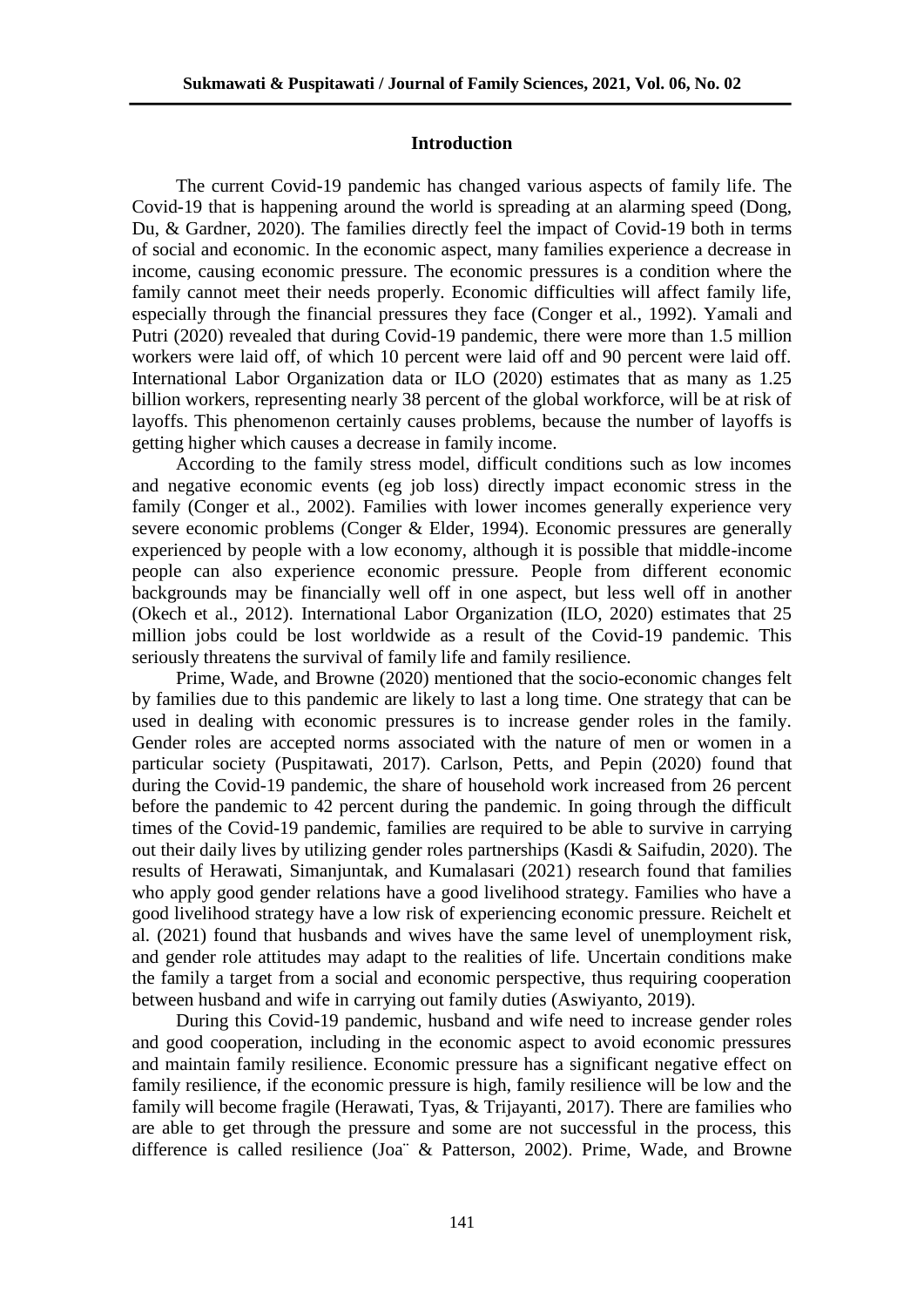(2020) stated that family resilience is very much needed during the pandemic in supporting the development and maintenance of families against the situation and building stronger trust to go through events related to Covid-19. Economic pressure can be one of the vulnerability factors in the family. On the other hand, gender roless and good partnerships in the family can keep the family from carrying out its functions properly.

Based on the existing phenomena, this study examines the effect of family characteristics, economic pressure, and gender roles on family resilience. Many previous studies have explained the impact of economic pressure on family resilience, but no one has linked the two with gender role variables. Researchers hypothesize that there is an influence of economic pressure and gender roles on family resilience during the Covid-19 pandemic. Based on the description of the problem above, the objectives of this study is to analyze the influence of family characteristics, economic pressures, and gender roles on family resilience during the Covid-19 pandemic.

#### **Methods**

# **Participant**

This study used a cross sectional research design. The research was conducted in Bogor Regency which is the area with the highest open unemployment rate in West Java. Data were collected from March to April 2021. The number of samples was 84 people who lived and settled in the same area. The sampling technique of this research is non-probability with voluntary sampling. The data collection is done online. The study population was a complete family consisting of husband, wife, and children and domiciled in Bogor Regency. Research respondents are wives from complete families with at least one child.

## **Measurement**

The research variables were divided into three groups, namely economic pressure, gender roless, and family resilience. The main concept of economic pressure was developed from the concepts of Elder, Foster, and Conger (1992) and Conger et al. (1992) which divides economic pressure into two, namely objective economic pressure and subjective economic pressure. Family economic pressure is a person's perception of the financial difficulties experienced in meeting family needs based on objective economic pressures and subjective economic pressures. The questionnaire used in this study is the main concept of the dimensions of economic pressure Elder, Foster, and Conger (1992) and Conger et al. (1992) which was then modified by the researcher and produced three indicators of objective economic pressure and five statements for subjective economic pressure. The questionnaire was measured using a Likert scale (1- 4),  $1 =$  never,  $2 =$  sometimes,  $3 =$  quite often, and  $4 =$  often with Cronbach's alpha of 0.907.

The main concept of gender roles used in this study is the concept of Krzaklewska (2014) and Puspitawati (2017). Gender roles are balanced roles between husband and wife and family members in carrying out their roles, functions and duties seen from the partnership and the intensity of their activities in productive, reproductive, and socialcommunity activities. Gender roles variables were measured from a modified questionnaire from Krzaklewska (2014). The Krzaklewska (2014) questionnaire has 10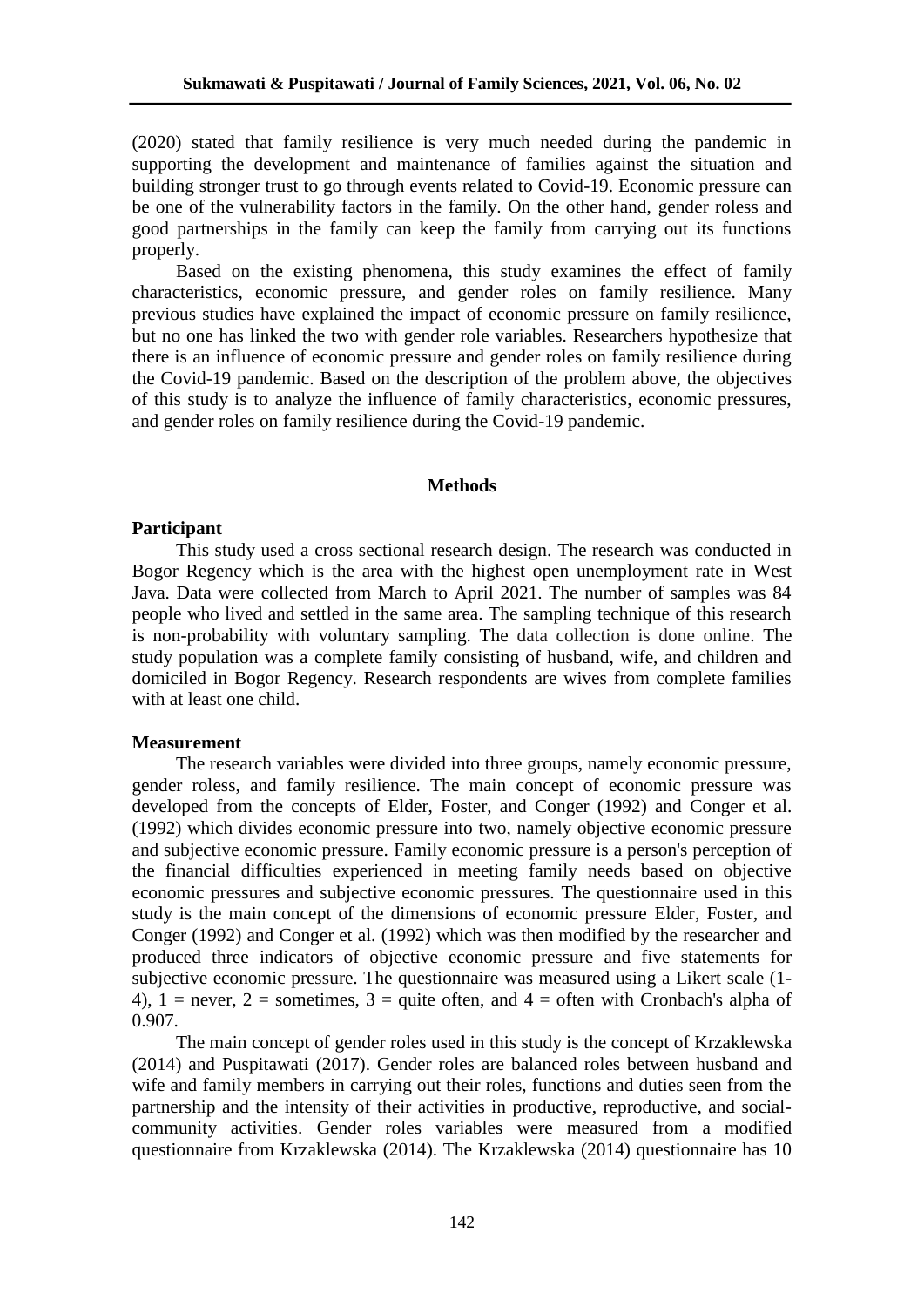statement items, which consist of four reproductive statement items, two productive statement items, and two social-social statement items. After being modified, it produces 10 statement items consisting of four reproductive statement items, three productive statement items, and three social-social statement items. The questionnaire was measured using two dimensional scales, namely the partnership dimension using a Likert scale (1-5), 1 = husband only, 2 = wife only, 3 = husband is dominant, 4 = wife is dominant, and  $5 =$  husband and wife are equal, and the dimension of activity intensity using a Likert scale (1-4),  $1 =$  never,  $2 =$  sometimes,  $3 =$  quite often, and  $4 =$  often with Cronbach's alpha value from both dimension scales of 0.661.

The main concept of family resilience used in this study is KPPPA (2016). Family resilience is the family's ability to survive and overcome the difficulties faced to meet needs. KPPPA (2016) classifies family resilience into six components, namely legality and family structure, physical resilience, economic resilience, psychological social resilience, socio-cultural resilience, and gender partnerships. This questionnaire has 24 question items. The questionnaire was measured using the Guttman scale (1-2) according to the original text, namely  $1 = yes$  and  $2 = no$  with Cronbach's alpha value of 0.676.

## **Analysis**

The data obtained is processed through a series of processes in the form of editing, coding, scoring, entry, cleaning, analyzing and interpreting the data. This study uses descriptive analysis and inferential analysis. Descriptive analysis is used to present various descriptions of the variables studied. The variables studied were family characteristics, economic pressure, gender roles, and family resilience using the cut off by Putri, Krisnatuti, and Puspitawati (2019) with categories of <60 low, 60-80 moderate, and >80 high. Inferential analysis is used to determine the relationship and influence between variables. The data was processed using Microsoft Excel and the Statistical Package for Social Science (SPSS) 25.0 for windows.

## **Findings**

#### **Husband-Wife Characteristics**

The age of husband and wife is categorized into three groups according to Hurlock (1980), namely early adulthood (18-40 years), middle adulthood (41-60 years), and late adulthood (over 60 years). The results showed that more than half of the husband's age and wife's age were in the early adult category, which was 57.1 percent for husbands with an average age of 39.58 years and 69 percent for wives with an average age of 36.26 years. . The largest proportion of husband and wife education is college graduates ( $> 12$  years). The percentage of the husband's last education is 58.3 percent and the wife is 53.6 percent. This shows that the education that has been undertaken by some husbands and wives has been very good because they have fulfilled the 9-year compulsory education, and even graduated from college. However, there are still education of husbands and wives who did not finish elementary school or did not go to school with husbands amounting to 2.4 percent and wives by 1.2 percent.

Most of the jobs owned by husbands are private employees, which is 40.5 percent. Unlike the case with wives, the proportion of jobs that are mostly owned by wives is other, which is 73.8 percent. Another category of wife's work is housewives. The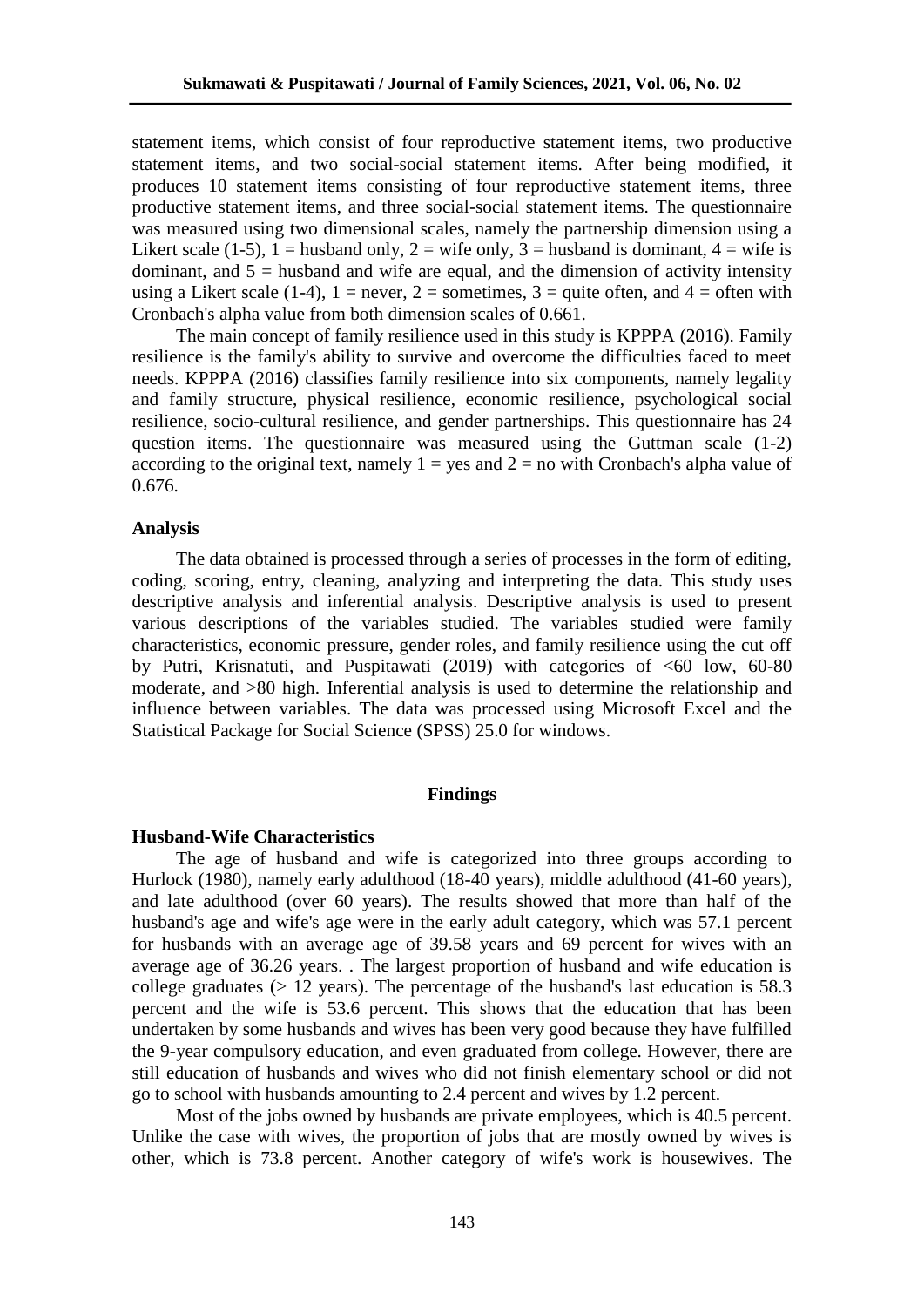highest proportion of husband's income is in the category of less than IDR 4,217,206, which is 48.8 percent or is below the Bogor Regency UMK. The remaining 51.2 percent is above the Bogor Regency Minimum Wage (UMK). In terms of wife's income, 79.8 percent are also in the category of less than Rp. 4,217,206 or below the Bogor Regency UMK and the remaining 30.2 percent are above the Bogor Regency UMK. Length of marriage ranged from 1 to 36 years with an average length of marriage of 13.08 years.

# **Family Characteristics**

The number of children is the number of children a husband and wife have. The results showed that the family had at least one child and a maximum of six children. The average number of children owned by a husband and wife is two people. The age of the oldest child owned by the youngest husband and wife is one year old and the age of the oldest child is 34 years old. The average husband and wife have the oldest child aged 11 years. According to the BKKBN (2005), large families can be grouped into three categories, namely small families consisting of 1-4 people, medium families consisting of 5-7 people and large families consisting of 8 or more people. The distribution of family size shows that more than half (73.8%) of families are in the small family category. It was found that more than half of the respondents (76.2%) had savings, and the rest (23.8%) had no savings. The highest percentage of savings ownership names is 35.7 percent with husband and wife ownership of savings. The remaining 64.3 percent are those who do not have savings (21.4%), savings in the name of their husbands (20.2%), and savings in the name of their wives (22.6%).

## **Economic Pressures**

**Objective economic pressure.** The results showed that some respondents (51.2) had greater savings than debt and half of the respondents had a permanent husband's employment status (50%). In the ratio of income to expenditure, the results show half of the families whose income is greater than their expenditure (50%), then 34.5 percent of families have income that is less than expenditure. This is due to the employment status owned by some respondents is classified as permanent. Overall, the highest proportion of objective economic pressures is in the high category (48.8%) with the average family objective economic pressure being in the medium category (63.29%).

|                  | Subjective economic |                   |    | Objective economic | Total economic pressures |       |
|------------------|---------------------|-------------------|----|--------------------|--------------------------|-------|
| Category         |                     | pressures         |    | pressures          |                          |       |
|                  | n                   | $\%$              | n  | %                  | n                        | $\%$  |
| Low $(<60)$      | 72                  | 85.7              | 35 | 41.7               | 75                       | 89.3  |
| Moderate (60-80) | 10                  | 11.9              | 8  | 9.5                | 8                        | 9.5   |
| High $(>80)$     | 2                   | 2.4               | 41 | 48.8               |                          | 1.2   |
| Total            | 84                  | 100.0             | 84 | 100.0              | 84                       | 100.0 |
| Min-max          | $0.0 - 100.0$       |                   |    | $0.0 - 100.0$      | $10.0 - 100.0$           |       |
| $Mean \pm SD$    |                     | $24.92 \pm 26.06$ |    | $63.29 \pm 33.51$  | $44.10 \pm 15.38$        |       |

Table 1. Distribution of samples based on economic pressures

**Subjective economic pressure.** Based on Table 1, it can be seen that most of the respondents (85.7%) have subjective economic pressures which are in the low category. The distribution of respondents' answers shows that some respondents tend to answer never and sometimes. Some respondents feel that their income is sufficient to meet their needs (51.2%), have never been in debt (69%), and have no difficulty paying bills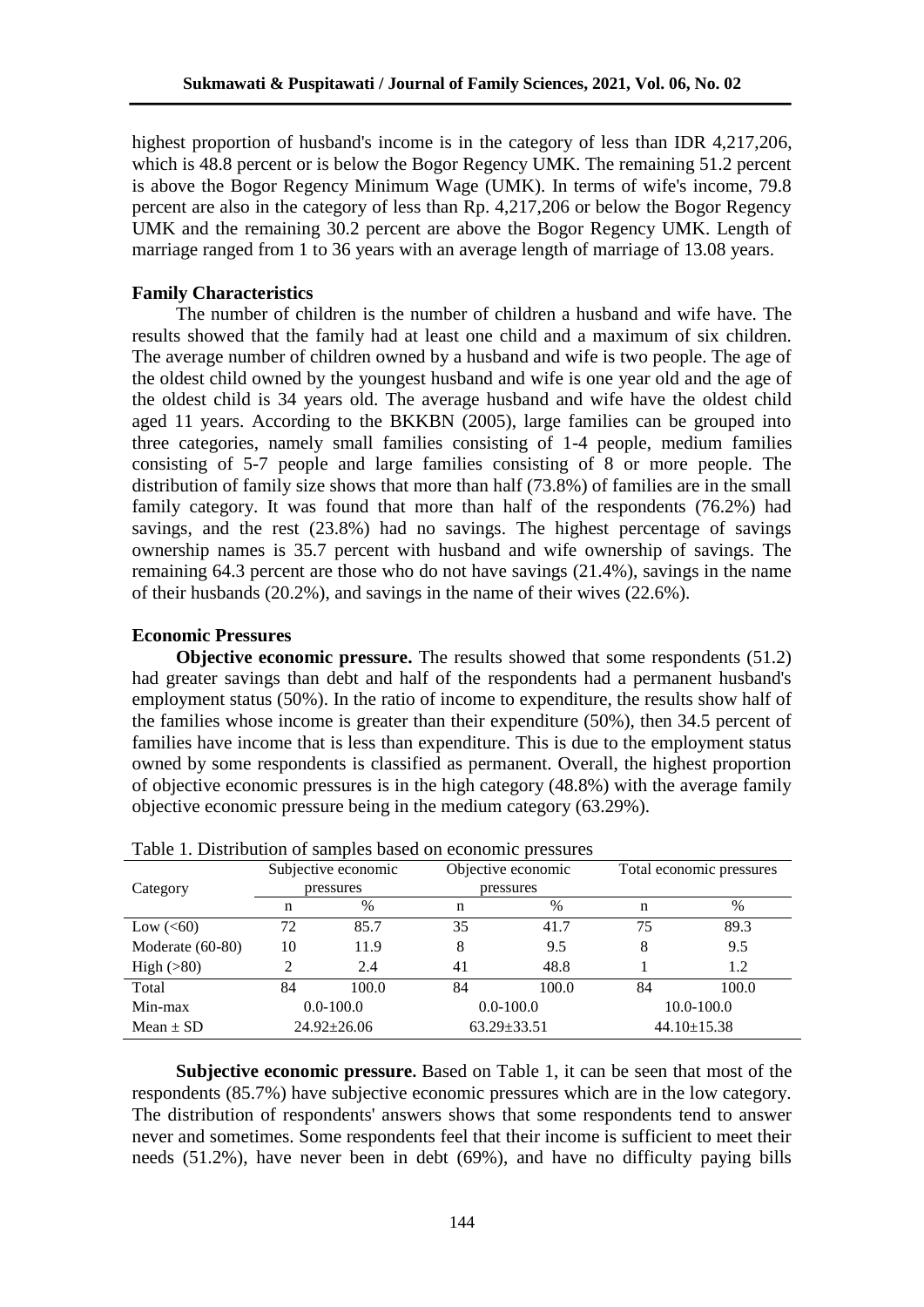(66.7%). In total economic pressure, the largest proportion of economic pressure experienced by respondents was in the low category (89.3%). This means that most respondents feel that the economic pressure is low or even does not feel the economic pressure at all.

## **Gender Roles**

Gender partnership. Based on Table 2, almost half of reproductive gender partnerships are in the low category, which is 47.6 percent. In the productive gender partnership, half of the respondents are in the low category, which is 57.1 percent. This means that the gender partnership carried out by husband and wife is still not good in reproductive activities or domestic activities and productive activities that generate money. This is different from the social gender partnership dimension where almost half of the respondents are in the high category, which is 42.9 percent. This means that almost half of the respondents participate quite high in their environment, especially in activities to maintain friendship (89.3%) and participate in social organizations (51.2%).

|                  | Low           |      | Moderate  |      |    | High $(>80)$ |               |                   |
|------------------|---------------|------|-----------|------|----|--------------|---------------|-------------------|
| Category         | ( <b>60</b> ) |      | $(60-80)$ |      |    |              | Min-Max       | $Mean \pm SD$     |
|                  | n             | $\%$ | n         | $\%$ | n  | $\%$         |               |                   |
| Reproductive     | 40            | 47.6 | 26        | 31   | 18 | 21.4         | $0.0 - 100.0$ | $58.78 \pm 26.80$ |
| Productive       | 48            | 57.1 |           | 10.7 | 27 | 32.1         | $0.0 - 100.0$ | $49.00 \pm 34.84$ |
| Social-community | 32            | 38.1 | 16        | 19   | 36 | 42.9         | 16.67-100.0   | $67.46 \pm 24.80$ |

Table 2. Distribution of samples based on gender partnership dimension

**Activity intensity.** Based on Table 3, almost half of the respondents in the reproductive dimension are in the high category (45.2%). However, the largest proportion of productive dimensions (72.6%) and social-community (79.8%) are in the low category. This means that the intensity of activities carried out by husband and wife in the reproductive aspect or in the domestic area is quite good, but not good in terms of productive and social-society intensity. On the intensity of productive and social activities, more than half of the respondents are in the low category, which is 72.6 percent in productive activities and 79.8 percent in social-social activities with the average also being in the low category. This means that the intensity of activities carried out by husband and wife is still not good in productive activities that make money and more than half of respondents the intensity of activity in participating in their environment is still low. The intensity of husband and wife in participating in activities in the community is still quite low because the category is low.

| Category         |    | Low<br>$\leq 60$ |    | Moderate<br>(60-80) |    | High<br>( > 80) | Min-Max     | $Mean \pm SD$     |
|------------------|----|------------------|----|---------------------|----|-----------------|-------------|-------------------|
|                  |    | $\%$<br>n        | n  | $\%$                |    | $\%$<br>n       |             |                   |
| Reproductive     | 24 | 28.6             | 22 | 26.2                | 38 | 45.2            | 25.00-100.0 | $74.80 \pm 18.34$ |
| Productive       | 61 | 72.6             | 20 | 23.8                |    | 3.6             | 11.11-100.0 | $49.60 \pm 18.29$ |
| Social-community | 67 | 79.8             | 16 | 19                  |    |                 | 1.11-100.0  | $48.01 \pm 13.81$ |

Table 3. Distribution of samples based on activity intensity dimension

**Gender roles.** Based on Table 4, the largest proportion of gender partnerships is in the low category (48.8%) with an average gender partnership of 58.42 percent which is also in the low category. The largest proportion of activity intensity is in the low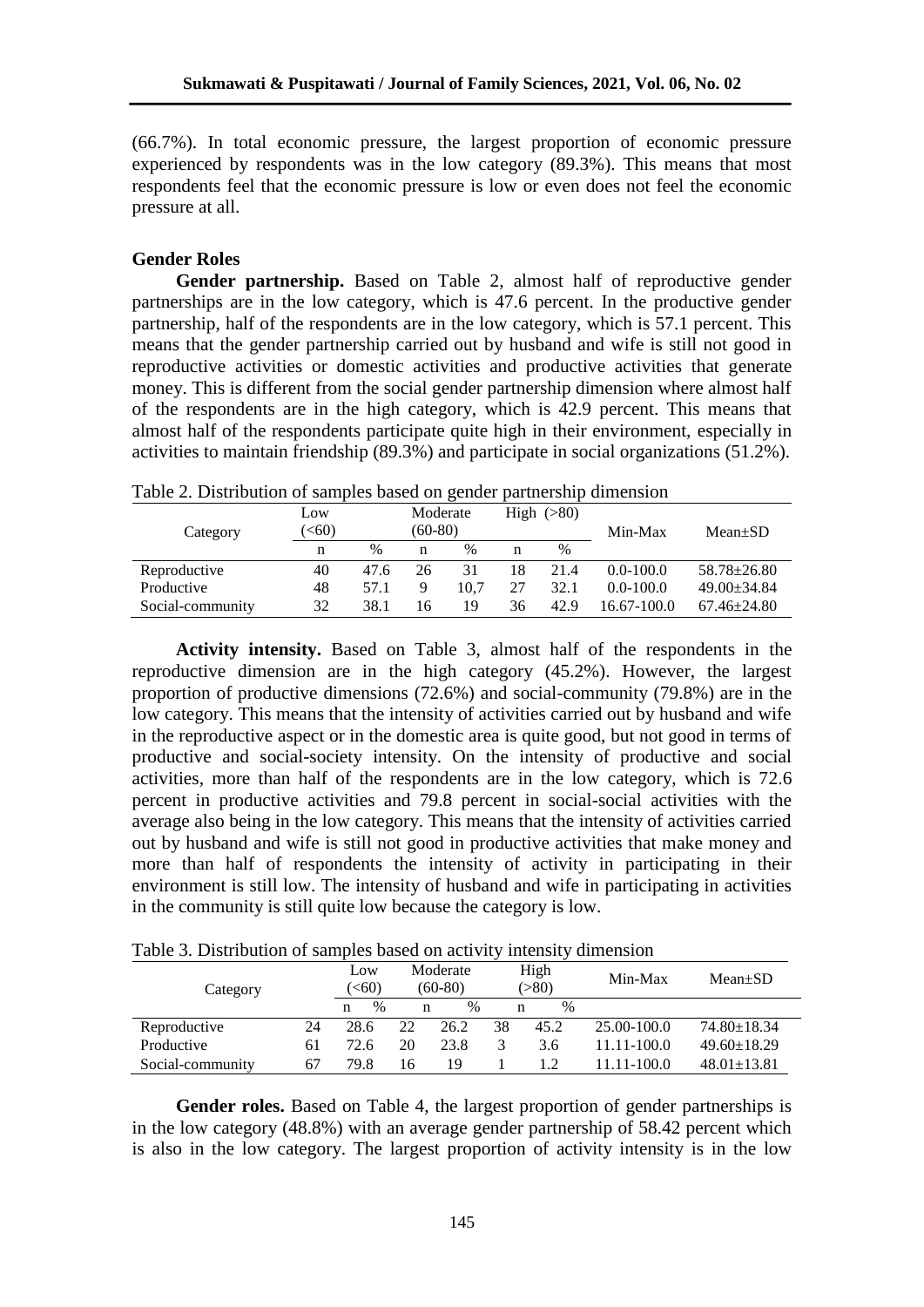category, which is 59.5 percent with an average that is also in the low category (57.47%). Overall, gender roless are in the low category with an average of 57.94 percent. This means that husband and wife have not been able to carry out their gender roless well in the family.

|                    |    | Low  |    | Moderate  |    | High  |             |                   |
|--------------------|----|------|----|-----------|----|-------|-------------|-------------------|
| Category           |    | (50) |    | $(60-80)$ |    | (>80) | Min-Max     | $Mean \pm SD$     |
|                    | n  | $\%$ | n  | $\%$      | n  | $\%$  |             |                   |
| Gender roles       | 41 | 48.8 | 30 | 35.7      | 13 | 15.5  | 15.28-95.83 | $58.42 \pm 20.69$ |
| Activity intensity | 50 | 59.5 | 31 | 36.9      |    | 3.6   | 30.56-88.89 | $57.47 \pm 11.04$ |
| Gender roles total | 47 | 56   | 36 | 42.9      |    |       | 30.56-81.71 | $57.94 \pm 12.21$ |

Tabel 4. Distribution of samples based on gender roles total

## **Family Resilience**

Table 5 shows that most of the respondents on the dimensions of legality and structure with the dimensions of social psychological resilience are in the high category, namely 90.5 percent and 96.4 percent, respectively. The average on the dimensions of legality and structure is 96.03 points, while psychological social resilience is 98.01. More than half of the respondents in the dimensions of physical resilience, dimensions of economic resilience, and dimensions of gender partnership are also in the high category, namely 75 percent, 69 percent, and 65.5 percent. The averages on the dimensions of physical resilience, economic resilience, and gender partnership were 92.86 points, 85.2 points, and 87.50 points. In the socio-cultural dimension, 46.4 percent are in the high category and 42.9 percent are in the medium category with an average of 76.98 points which is the lowest average compared to other dimensions.

## Table 5. Distribution of samples based on total family resilience

|                                    | Low<br>$(<\!\!60$ |      |             | Moderate (60- |         | High |                |                   |
|------------------------------------|-------------------|------|-------------|---------------|---------|------|----------------|-------------------|
| Category                           |                   |      | 80)         |               | ( > 80) |      | Min-Max        | Min-Max           |
|                                    | n                 | $\%$ | $\mathbf n$ | $\%$          | n       | $\%$ |                |                   |
| Legal & Structure                  |                   | 1.2  |             | 8.3           | 76      | 90.5 | $0.0 - 100.0$  | $96.03 \pm 14.08$ |
| Physical resilience                | 3                 | 3.6  | 18          | 21.4          | 63      | 75   | 50.0-100.0     | $92.86 \pm 13.20$ |
| Economic resilience                | 9                 | 10.7 | 17          | 20.2          | 58      | 69   | 14.29-100.0    | $85.20 + 17.24$   |
| Psychological social<br>resilience |                   | 1.2  | 2           | 2.4           | 81      | 96.4 | $0.0 - 100.0$  | $98.01 \pm 11.97$ |
| Socio-cultural<br>resilience       | 9                 | 10.7 | 36          | 42.9          | 39      | 46.4 | $0.0 - 100.0$  | 76.98±26.37       |
| Gender partnership                 | 9                 | 10.7 | 20          | 23.8          | 55      | 65.5 | $25.0 - 100.0$ | $87.50 \pm 20.35$ |

| Table 6. Distribution of samples based on total family resilience |
|-------------------------------------------------------------------|
|-------------------------------------------------------------------|

| -                | Total family resilience |       |  |
|------------------|-------------------------|-------|--|
| Category         | n                       | %     |  |
| Low $(<60)$      |                         | 3.6   |  |
| Moderate (60-80) | 9                       | 10.7  |  |
| High $(>80)$     | 72                      | 85.7  |  |
| Total            | 84                      | 100.0 |  |
| Min-max          | 45.8-100.0              |       |  |
| $Mean \pm SD$    | $89.43 \pm 9.94$        |       |  |

Table 6 presents the distribution of respondents based on total family resilience. The results show that most of the respondents are in the high category, which is 83.3 percent. The average value of total family resilience is 88.79. This shows that the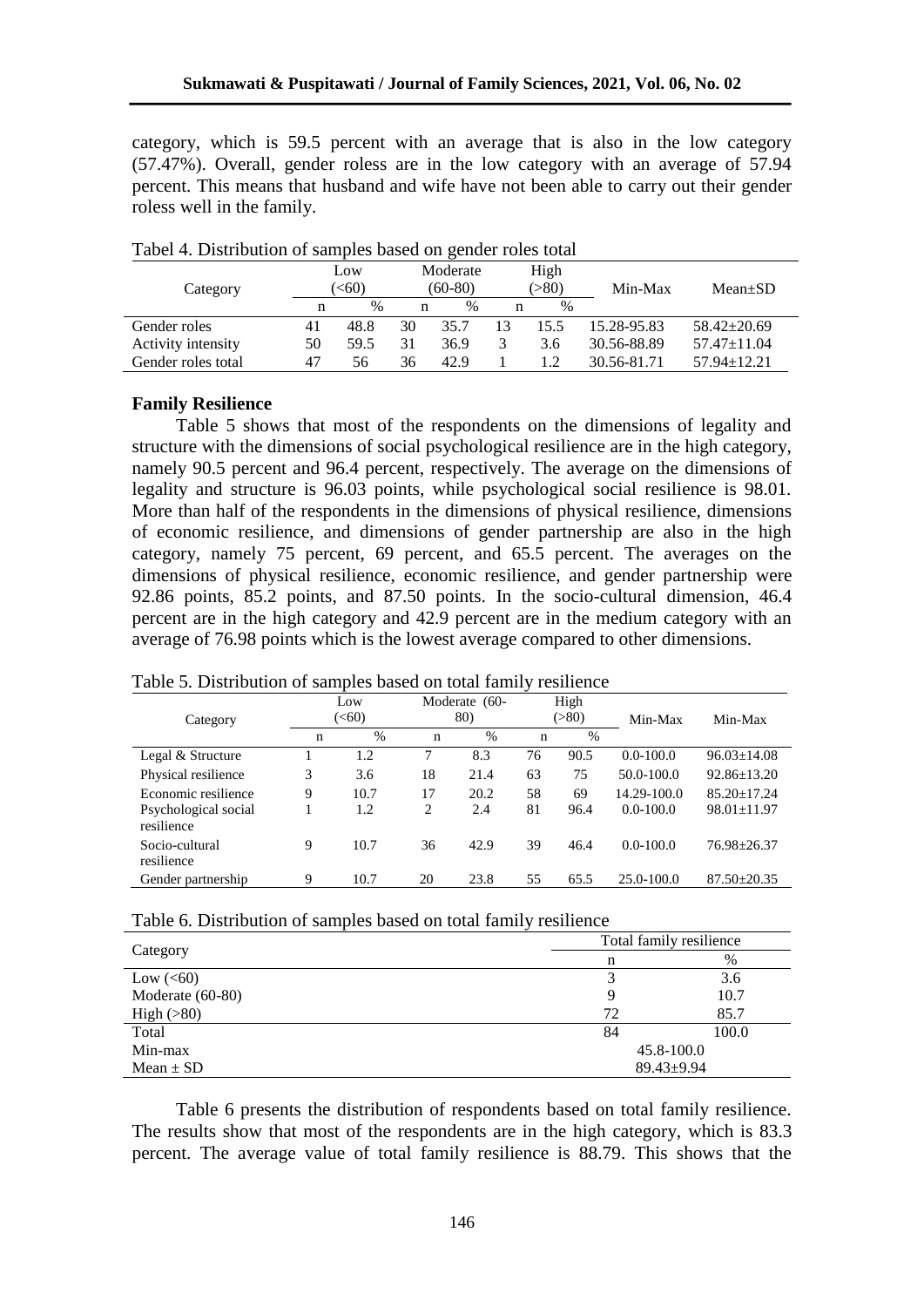resilience of the respondent's family is quite good and the family can survive and adapt to difficult conditions.

# **The Effect of Family Characteristic, Economic Pressures, and Gender Roles on Family Reslience**

The results of the multiple linear regression test for total family resilience below have previously met the classical assumption test. Table 7 presents the results of Adjusted  $\mathbb{R}^2$  of 0.241. This shows that as much as 24.1 percent of family resilience is influenced by husband's income, total economic pressure, and gender roless. Meanwhile, the remaining 75.9 percent is influenced by other variables outside the study.

Based on Table 7, economic pressure ( $\beta$ = -0.173; p=0.084) has a significant negative effect on family resilience. This means that for every one unit increase in economic pressure faced, it will reduce family resilience by 0.173 points. The results also showed that husband's income ( $\beta$ = 0.274; p= 0.019), and gender roles ( $\beta$ = 0.297; p=0.008) had a significant positive effect on family resilience. That is, every increase in one unit of husband's income and gender roles will increase family resilience by 0.274; 0.297 points. Based on this, the higher the family's economic pressure, the lower the family's resilience. However, if the husband's income is high and the gender roles performed by husband and wife are high, the family's resilience will be better.

| raoit : respession coemicient |                         |                      |           |  |  |  |
|-------------------------------|-------------------------|----------------------|-----------|--|--|--|
| Variabel                      | Total family resilience |                      |           |  |  |  |
|                               | B unstandardize         | <b>B</b> Standardize | Sig.      |  |  |  |
| Constanta                     | 74.82                   |                      | 0.000     |  |  |  |
| Husband's age                 | $-0.104$                | $-0.132$             | 0.267     |  |  |  |
| Husband's education           | 0.081                   | 0.009                | 0.950     |  |  |  |
| Wife's education              | 1.978                   | 0.231                | 0.137     |  |  |  |
| Husband's income              | 1.644                   | 0.274                | $0.019**$ |  |  |  |
| Wife's income                 | $-1.271$                | $-0.162$             | 0.136     |  |  |  |
| Number of children            | 0.934                   | 0.103                | 0.376     |  |  |  |
| Economic pressures            | $-0.099$                | $-0.173$             | $0.084*$  |  |  |  |
| Gender roles                  | 0.198                   | 0.297                | $0.008**$ |  |  |  |
| Adjusted R-square             |                         | 0.241                |           |  |  |  |
| F                             |                         | 4.210                |           |  |  |  |
| Sig                           |                         | 0.000                |           |  |  |  |
| Df                            |                         | 8                    |           |  |  |  |
| n                             |                         | 82                   |           |  |  |  |

Table 7. Regression coefficient

## **Discussion**

This study uses a structural functional theory and gender theory approach through economic pressure, gender roless, and family resilience. The emphasis of functional structural theory lies on a unity, if there is a change in the structure of the organism it will affect changes in the social environment (Megawangi, 2014). The structuralfunctional theory approach also emphasizes the balance of a stable system in the family and the stability of the social system in society (Puspitawati, 2017). Gender theory in this study is used to better understand the gender roles of husband and wife. Gender can be interpreted as the difference in roles between men and women in society which is manifested in the structure, relationships, and culture in behavior (Riley, 1997).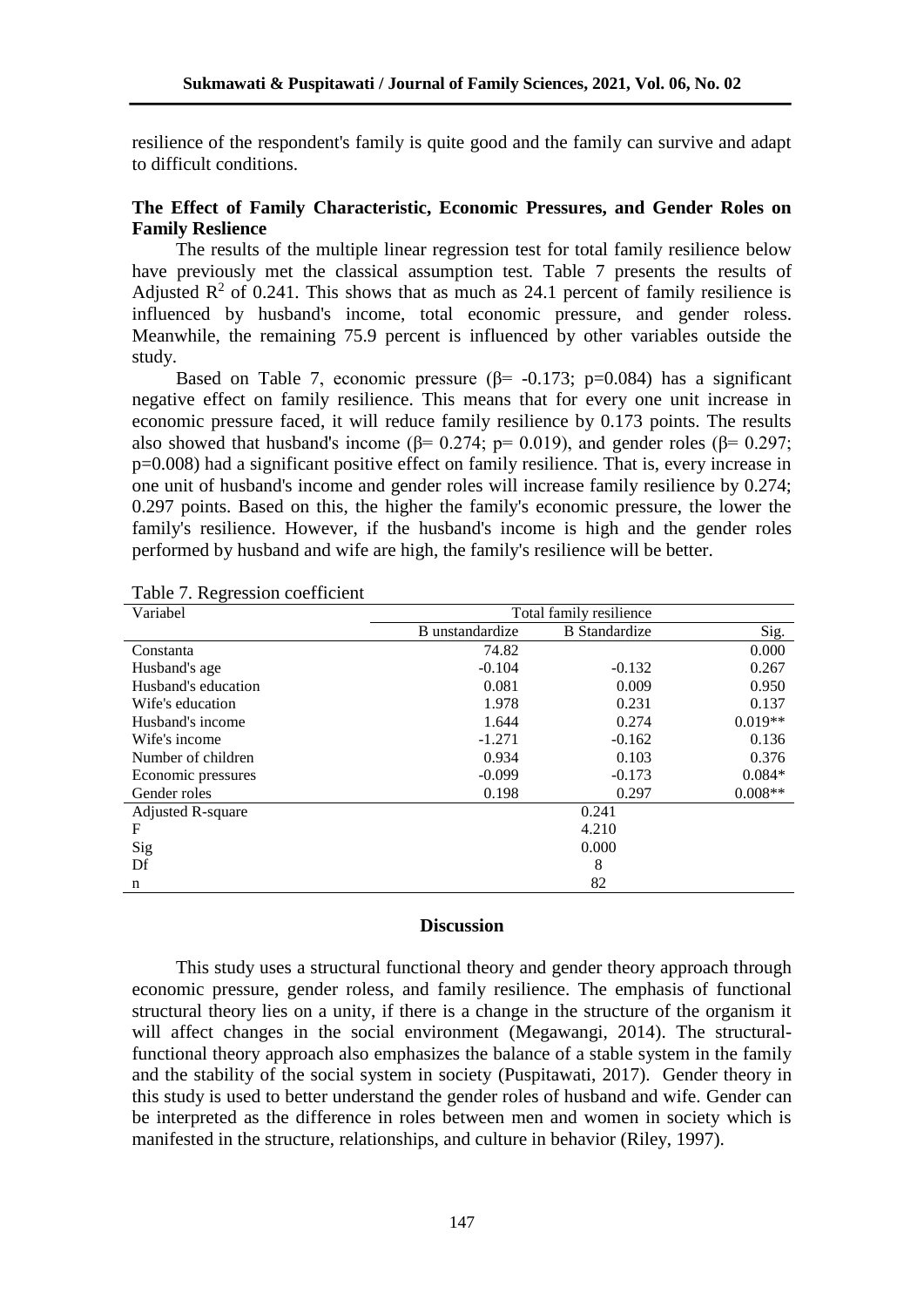Family characteristics in this study are the age of husband and wife, husband and wife education level, husband and wife income, length of marriage, number of children, and family size. The age of the husband and the age of the wife are categorized based on age grouping according to Hurlock (1980). The results showed that most of the husband and wife were in early adulthood with the majority having a fairly good level of education, namely graduating from college. What is quite interesting is that some of the husband's income is above the UMK in Bogor Regency and most of the wives have income below the UMK because they work as housewives. The average length of marriage is 13.08 years and the average number of children is two. Most of the respondents belong to a small family consisting of approximately four people in the family.

Economic pressures are constructs that reflect painful realities created by difficult conditions, such as not being able to buy necessary goods and services, having to save on daily expenses due to limited resources, and not being able to pay monthly bills (Conger et al., 2002). Elder et al. (1992) defines economic stress as the financial pressure that families face in the midst of economic hardship. The family economic pressure in the results of this study was in the low category, both objective and subjective economic pressure, meaning that the family almost did not experience economic difficulties. The family is able to meet the needs of daily life, does not lack money at the end of the month, and is able to pay water and electricity bills because they have a fairly good income. Prawitz et al*.* (2013) mentioned that economic pressures were the result of economic hardship and low incomes. This means that families with high incomes tend to avoid economic pressures. This is one of the factors that causes the economic pressure faced by the family to be quite low. Lower income is a predictor of economic hardship, but families with good incomes will avoid economic pressures (Gudmunson et al., 2010). Couples who have low incomes are more likely to experience financial disputes and increase tension in the family, conversely if the spouses have high incomes it will reduce tension in the family. (Masarik et al., 2016; Schieman & Young, 2011). Families need to be frugal and make financial adjustments to prevent economic stress (Ranta et al., 2020).

Gender roles are accepted norms related to the nature of men or women in a particular society (Puspitawati, 2017). The results showed that the average gender roles of husband and wife were in the low category. This means that the role of gender in the family during the pandemic is still not good. Gender roles have two dimensions, namely the intensity of activities and partnerships in which there are three sub-dimensions consisting of reproductive, productive, and social-social sub-dimensions. The results of the study show that the reproductive/domestic activity sub-dimension is in the low category where the wife's role is more dominant, while in the productive or public role sub-dimension, the husband has a more dominant role. However, in the socio-societal sub-dimension, the gender roles of husband and wife tend to be equal. In this pandemic situation, Carlson, Petts, and Pepin (2020) found that there was an increase in time at home due to unemployment, reduced working hours or other underlying changes in the division of responsibilities within the household. Oktariyanto et al. (2020) and Asriani (2021) also mentioned that the wife is the center of the family, and the role of the wife in domestic activities has increased during the pandemic. Ericksen, Yancey, and Ericksen (1979) explained that the husband's best help in the household is his success as a provider. High-income husbands are much less likely to do housework and childcare than low-income or unemployed husbands (Fodor et al., 2021; Solaz, 2005). During a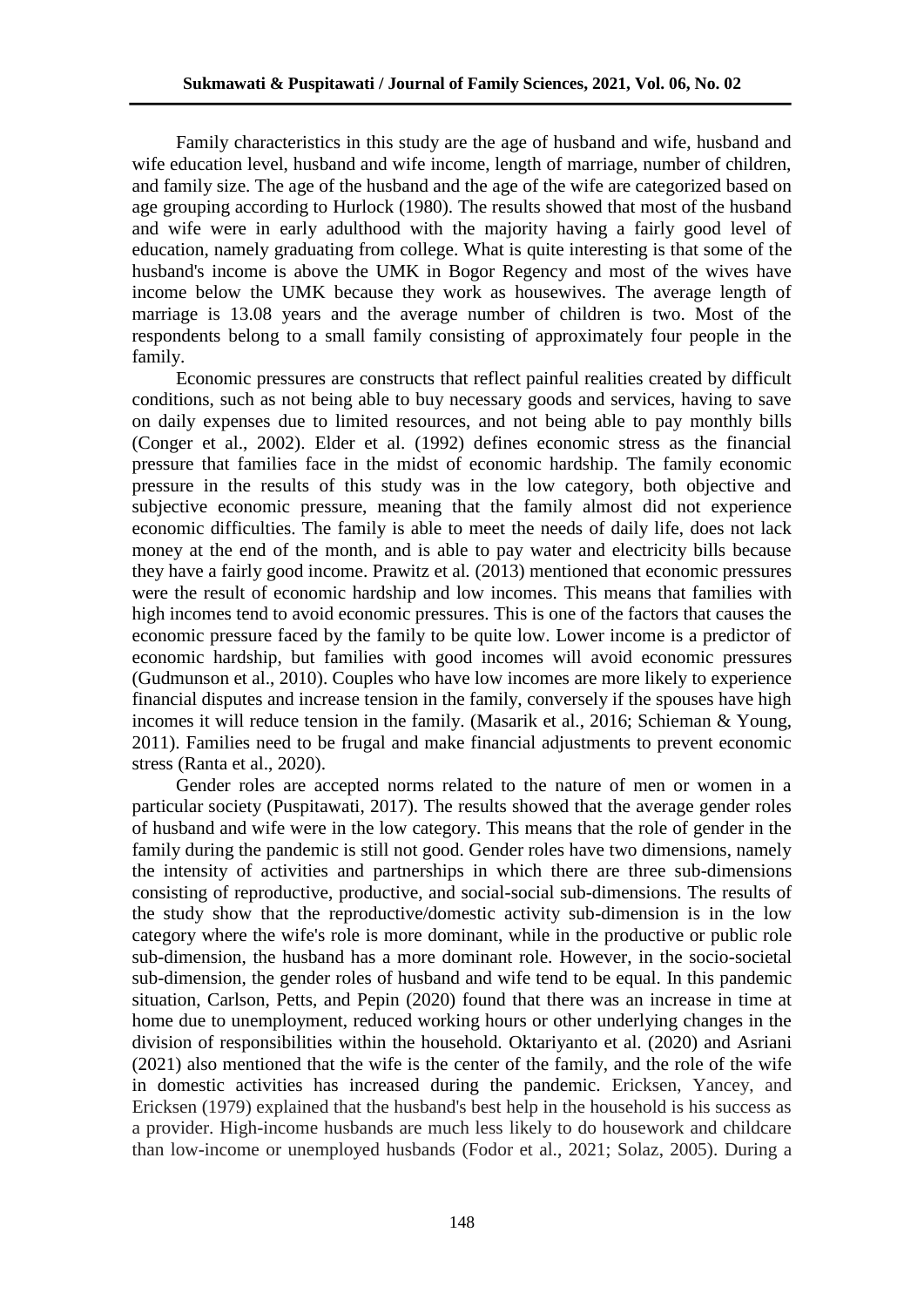pandemic, although social-community activities have reduced in intensity, communication can still be established well through digital media. Harini et al. (2020) explained that during the Covid-19 pandemic, families had more time with family and built good communication, even through communication media. Rizkillah, Krisnatuti, & Herawati (2021) also explained that in the pandemic Covid-19 almost half husband and wife have high category of love and directing dimension in husband-wife interaction.

The relationship of gender roless in the family will determine the responsibilities of each party (Avotri & Walters, 2001). Men and women contribute to their household livelihoods in different ways, and have different gender obligations to fulfill (Kiewisch, 2015). Women who have independent income will support the family economy and have greater authority in the family so they can avoid vulnerability (Orloff, 1993). Families need to have a balanced role in every dimension. Incompatibility of gender roless in the family will lead to violations of the "norms" of these roles (Hu et al., 2021). Empowerment of women in the household is important to do to increase the allocation of resources so that family resilience is getting better (Kiewisch, 2015). Gender roless and relationships affect the productive activities a person can undertake, his or her access to the resources needed for those activities, and the freedom to manage income from livelihood activities. (Kiewisch, 2015).

Family resilience is a strength both in terms of input, process, and output outcomes and coping strategies in adapting to the environment whose impact is felt by the family (Puspitawati, 2017). KPPPA (2016) divides family resilience into six dimensions, namely the dimensions of legality and structure, physical resilience, economic resilience, psychological social resilience, socio-cultural resilience, and gender partnerships. The results showed that total family resilience was in the high category. This can be seen from the dimensions of legality and structure and the dimensions of psychological social resilience, which are mostly in the high category as well. Walsh (2016) explained that family resilience is formed through an interactive and synergistic process through mutual communication, sharing emotions, and solving problems together. A balance of process components is also necessary for adaptation to emerging challenges (Walsh, 2016). Family resilience will form resilience and give the family the ability to bounce back after facing stressful situations and will return to their function before the condition (Hawley  $\&$  Dehaan, 1996). The overall effective functioning of the family system tends to strengthen the resilience of other family members in the face of adversity (Walsh, 2016). Close relationships in the family can overcome unfavorable circumstances in the family, especially during the Covid-19 pandemic. Routines and rituals carried out in the family can also increase family resilience (Harrist et al., 2019). The level of family religiosity has a significant positive effect on the subjective welfare of the family (Wati & Rizkillah, 2021).

The results of multiple linear regression show that the higher the economic pressure faced by the family, the lower the family's resilience. Family resilience is the family's ability to manage resources and overcome problems faced in order to meet the physical and psychosocial needs of the family. The results of this study support previous research which shows that economic pressure has a significant negative effect on family resilience (Conger, Rueter, & Elder, 1999; Herawati, Tyas, & Trijayanti, 2017). One of the economic pressures is marked by the ratio between income and expenditure (Elder, Foster, & Conger, 1992). During the Covid-19 pandemic, many families lost their jobs, especially in jobs in the informal sector (PH et al.*,* 2020). Sudden job loss leads to reduced income to survive (Peterman et al.*,* 2020). In addition,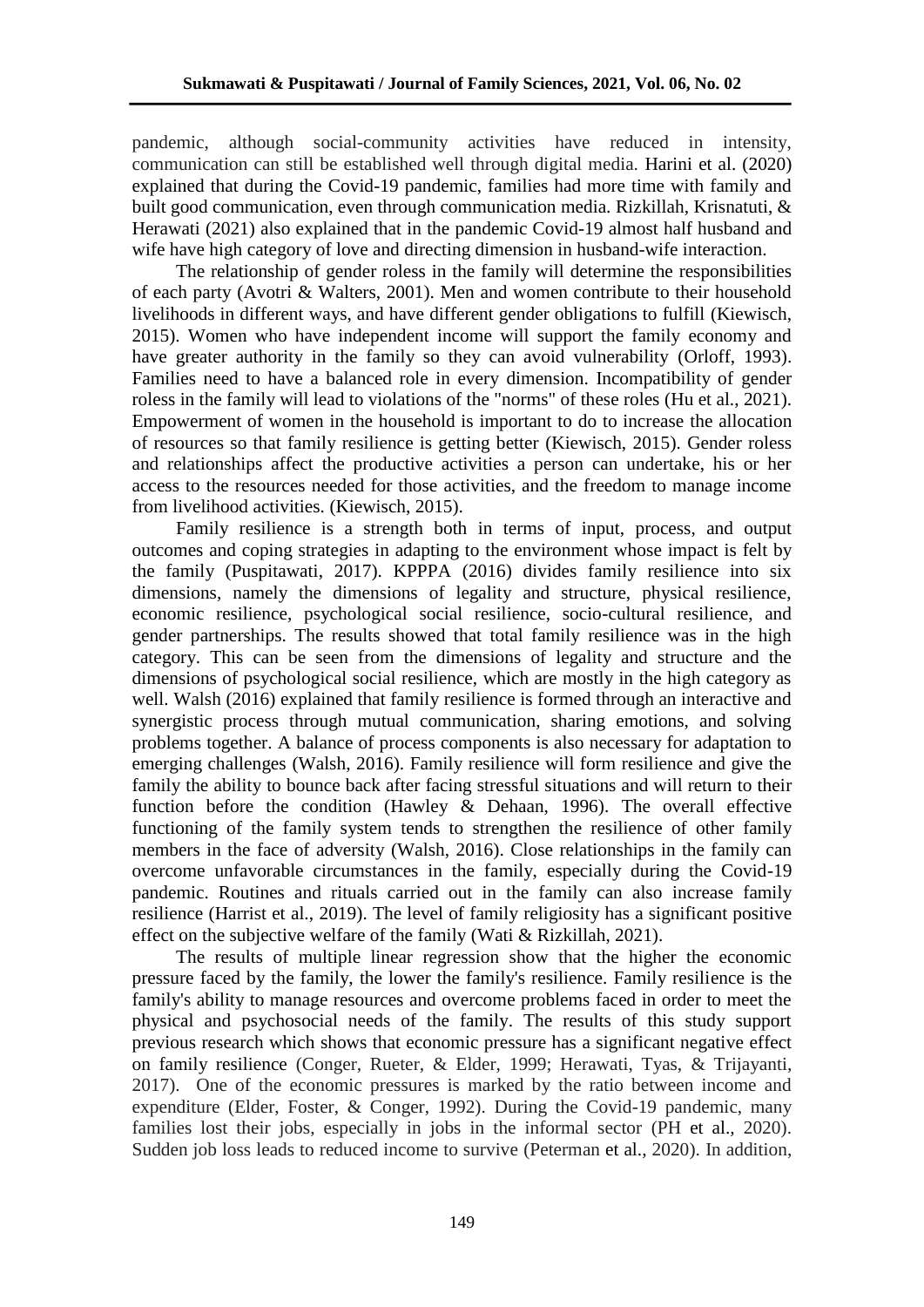the results showed that husband's income had a significant positive effect on family resilience. That is, husbands who have relatively high incomes will have good family resilience. This is in line with research (Sunarti & Fitriani, 2010; Herawati, Pranadji, & Rukmayanti, 2012) that family resilience will increase if income increases.

In the regression test, it was also found that gender roles had a significant positive effect on family resilience. This is in line with the research results BKKBN (2020) who found that the division of husband and wife gender roles during the Covid-19 pandemic was quite good, including in maintaining good relations with their families and the environment where they lived. Czymara, Langenkamp, and Cano (2021) also explained that during the Covid-19 pandemic, the division of labor in the family between productive and reproductive follows the traditional male breadwinner model which strengthens family resilience. Rosenfeld and Tomiyama (2021) also found that gender roless performed during the pandemic were better so that families became better able to adapt to the environment. However, the results of another study found that during the Covid-19 pandemic, the allocation of gender roles was carried out by husband and wife focusing on each aspect (Andrew et al., 2020). The wife is more involved in reproductive and parenting activities, while the husband is more focused on productive activities to earn a living.

Family economic pressures need to be overcome and gender roles need to be improved to build family resilience. It is important to encourage cooperation between husband and wife to result in joint decision making in the household (Kiewisch, 2015). Therefore, functional structural theory that directs families to live in harmony and harmony with their social environment is important to do.

The limitation of this research is that the research was only conducted in one area, namely Bogor Regency, so that the scope of this research is not wide enough. The data collection technique used in this study is also limited to non-probability voluntary sampling because it is not possible to go directly to the field so that data collection is done online. Data retrieval done online has an effect on the target respondents, because researchers can only get answers from only one source, cannot get both results, namely from husband and wife. In addition, researchers are also unable to conduct in-depth interviews or in-depth interviews with respondents to explore further.

#### **Conclusion and Recommendation**

#### **Conclusion**

Families are in early adulthood which is a productive age so they have better potential in economic activities. Most of the husband and wife's last education is high (college graduate). The average income of husband and wife is mostly below the UMK in Bogor Regency. The average length of marriage is 13.08 years with the average number of children owned is two people and the average family size is in the small family category ( $\leq$  4 people).

The results showed that economic pressure had a significant negative effect on family resilience and gender roles had a significant positive effect on family resilience. That is, the lower the economic pressure and the higher the gender roles of husband and wife, the better the family resilience.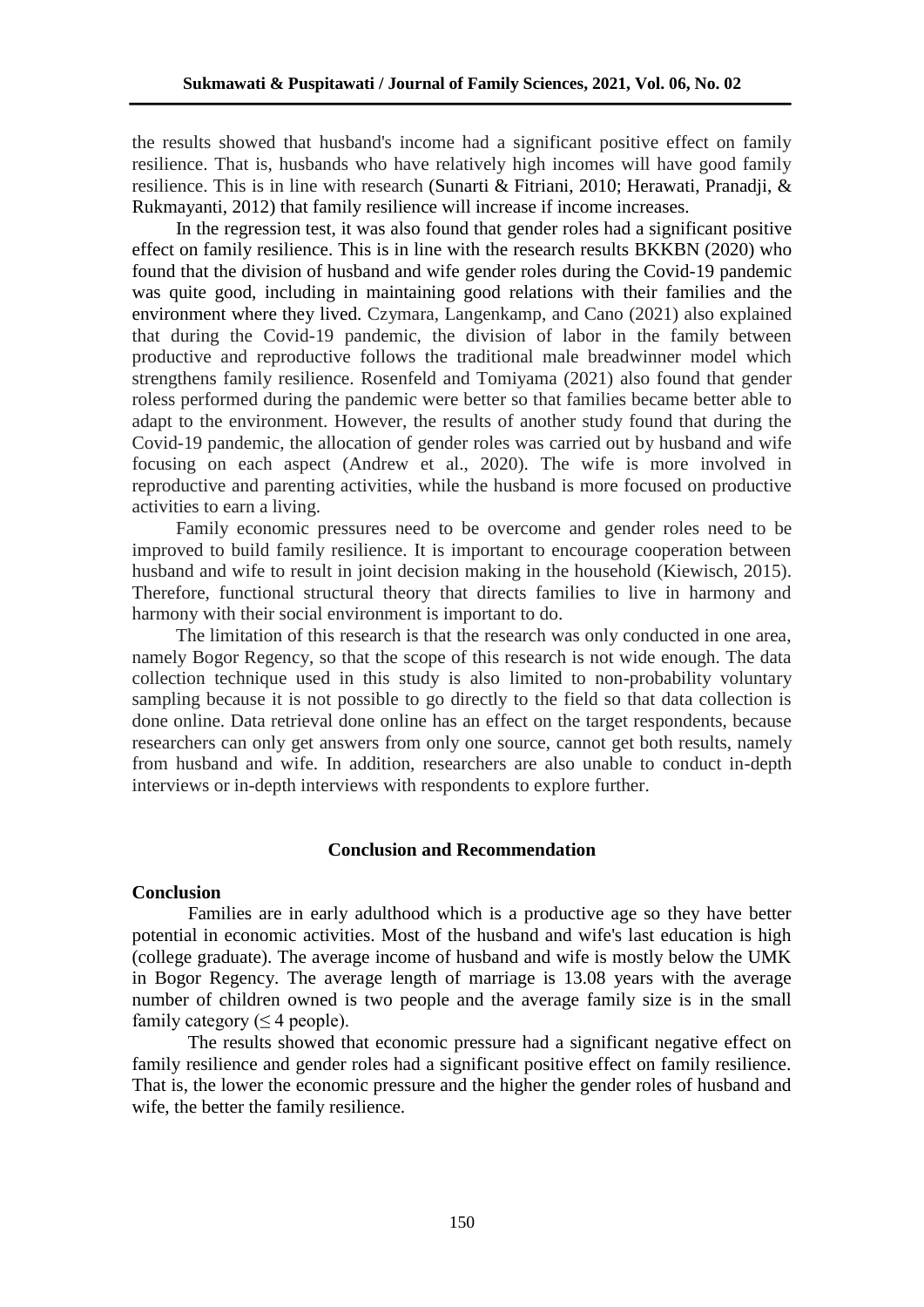## **Recommendation**

Based on the results of the study, families and communities are expected to be able to maintain the family economy by being frugal and using money wisely so that economic pressure does not increase. Families and communities also need to increase gender roles, especially in the productive and social dimensions of society. The way that can be done to increase gender roles is in the productive dimension by doing equal side work between husband and wife to meet family needs. In addition, families also need to seek information for additional income during the Covid-19 pandemic together and compactly so that gender roles in the family will be better and at the same time overcome the economic pressures they face. Family resilience in the socio-cultural dimension also needs to be improved by paying more attention to elderly family members, being more active in community activities, and praying regularly. For the government, it is expected to increase programs related to gender roles in the family so that the role of husband and wife is getting better and avoiding conflicts in the family. Family empowerment programs that involve community participation are also expected to increase socio-cultural resilience. For future researchers, it is possible to examine the factors that cause low gender roles in the family based on single earners and dual earners.

## **References**

- [BKKBN] Badan Kependudukan dan Keluarga Berencana Nasional. (2020). Survei kondisi keluarga pada masa pandemi covid-19. In *Bkkbn*.
- [ILO] International Labour Organization. (2020). *Pemantauan ILO edisi ke-2: covid-19 dan dunia kerja*.

https://gisanddata.maps.arcgis.com/apps/opsdashboard/index.html#/

- [KPPPA] Kementrian Pemberdayaan Perempuan dan Perlindungan Anak. (2016). *Pembangunan ketahanan keluarga*.
- Andrew, A., Cattan, S., Costa Dias, M., Farquharson, C., Kraftman, L., Krutikova, S., Phimister, A., & Sevilla, A. (2020). The gendered division of paid and domestic work under lockdown. *IZA Discussion Paper*, *13500*.
- Asriani, D. D. (2021). The changes in the daily activities cycle of women informal workers during the covid-19 pandemic : Vulnerability and resilience. *Jurnal Studi Gender*, *16*(1), 19–42. Doi: https://doi.org/10.21580/sa.v16i1.7112
- Aswiyanto, A. (2019). Women, reconciliation right and gender justice in islam family law. *Jurnal Penelitian*, 173. Doi: https://doi.org/10.28918/jupe.v16i2.2292
- Avotri, J. Y., & Walters, V. (2001). "We women worry a lot about our husbands": Ghanaian women talking about their health and their relationships with men. *Journal of Gender Studies*, *10*(2), 197–211. Doi: https://doi.org/10.1080/09589230120053319
- Carlson, D., Petts, R., & Pepin, J. (2020). *Changes in parents' domestic labor during the covid-19 pandemic*. Doi: https://doi.org/10.31235/osf.io/jy8fn
- Conger, R. D., Conger, K. J., Elder, G. H., Jr, Lorenz, F. O., Simons, R. L., & Whitbeck, L. B. (1992). A family process model of economic hardship and adjustment of early adolescent boys. *Child development*, 63(3), 526–541. Doi: https://doi.org/10.1111/j.1467-8624.1992.tb01644.x
- Conger, R. D., & Elder, G. H. (1994). *Families in troubles times: Adapting to change in*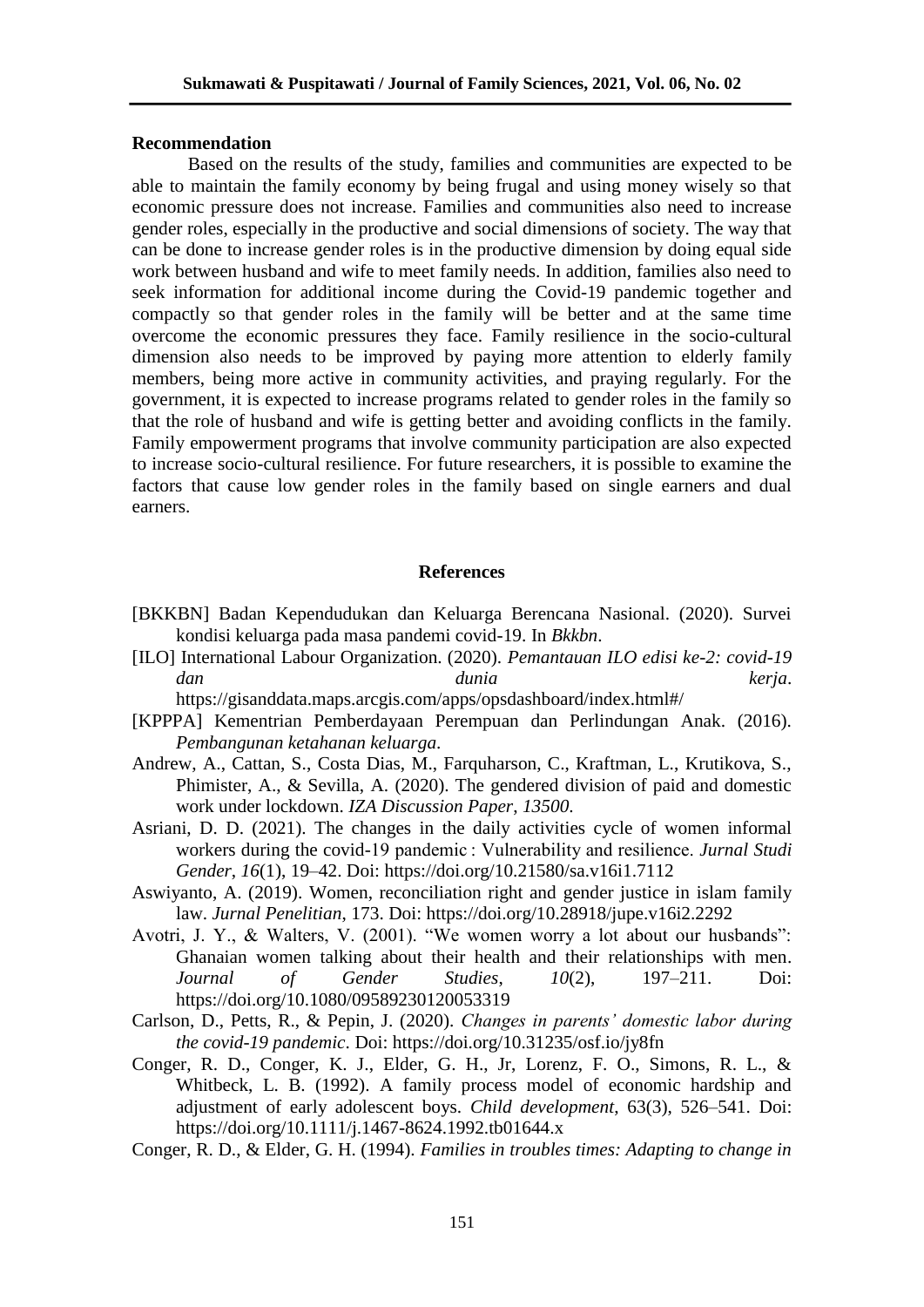*rural America.* Aldine de Gruyter.

- Conger, R. D., Rueter, M. A., & Elder, G. H. (1999). Couple resilience to economic pressure. *Journal of Personality and Social Psychology*, *76*(1), 54–71. Doi: https://doi.org/10.1037/0022-3514.76.1.54
- Conger, R. D., Wallace, L. E., Sun, Y., Simons, R. L., McLoyd, V. C., & Brody, G. H. (2002). Economic pressure in african american families: a replication and extension of the family stress model. *Developmental Psychology*, *38*(2), 179–193. Doi: https://doi.org/10.1037/0012-1649.38.2.179
- Czymara, C. S., Langenkamp, A., & Cano, T. (2021). Cause for concerns: gender inequality in experiencing the COVID-19 lockdown in Germany. *European Societies*, *23*(S1), S68–S81. Doi: https://doi.org/10.1080/14616696.2020.1808692
- Dong, E., Du, H., & Gardner, L. (2020). An interactive web-based dashboard to track COVID-19 in real time. In *The Lancet Infectious Diseases* (Vol. 20, Issue 5, pp. 533–534). Lancet Publishing Group. Doi: https://doi.org/10.1016/S1473- 3099(20)30120-1
- Elder, G. H., Foster, E. M., & Conger, R. D. (1992). Families under economic pressure. *Journal of Family Issue*, *13*(1), 5-37. Doi: https://doi.org/10.1177/019251392013001002
- Ericksen, J. A., Yancey, W. L., & Ericksen, E. P. (1979). The division of family roles. *Journal of Marriage and the Family*, *41*(2), 301–313. Doi: https://doi.org/10.2307/351698
- Fodor, É., Gregor, A., Koltai, J., & Kováts, E. (2021). The impact of COVID-19 on the gender division of childcare work in Hungary. *European Societies*, *23*(S1), S95– S110. Doi: https://doi.org/10.1080/14616696.2020.1817522
- Gudmunson, C. G., Son, S., Lee, J., & Bauer, J. W. (2010). EITC participation and association with financial distress among rural low-income families. *Family Relations*, *59*(4), 369–382. Doi: https://doi.org/10.1111/j.1741-3729.2010.00609.x
- Harini, S., Suhita, D., & Itasari, A. A. (2020). The role of women in improving family resilience in the middle of the covid-19 pandemic. *SALASIKA: Indonesian Journal of Gender, Women, Child, and Social Inclusion's Studies*, *3*(2), 91–102. Doi: https://doi.org/10.36625/sj.v3i2.70
- Harrist, A. W., Henry, C. S., Liu, C., & Morris, A. S. (2019). *Family resilience: The power of rituals and routines in family adaptive systems*. American Psychological Association. Doi: https://doi.org/10.1037/0000099-013
- Hawley, D. R., & Dehaan, L. (1996). Toward a definition of family resilience: integrating life-span and family perspectives. *Family Process*, *35*(3), 283–298. Doi: https://doi.org/10.1111/j.1545-5300.1996.00283.x
- Herawati, T., Tyas, F. P. S., & Trijayanti, L. (2017). Tekanan ekonomi, strategi koping, dan ketahanan keluarga yang menikah usia muda. *Jurnal Ilmu Keluarga Dan Konsumen*, *10*(3), 181–191. Doi: https://doi.org/10.24156/jikk.2017.10.3.181
- Herawati, T., Pranadji, D. K., & Rukmayanti, I. Y. (2012). Dukungan sosial dan ketahanan keluarga peserta dan bukan peserta program nasional pemberdayaan masyarakat (PNPM) mandiri. *Jurnal Ilmu Keluarga dan Konsumen*, *5*(1), 1–10. Doi: https://doi.org/10.24156/jikk.2012.5.1.1
- Herawati, Tin, Simanjuntak, M., & Kumalasari, B. (2021). Investigating the quality of life on farmer family: roles of gender relations, economic pressure, financial management, and livelihood strategies. *Journal of Family Sciences*, *6*(1), 37–52. Doi: https://doi.org/10.29244/jfs.v6i1.35796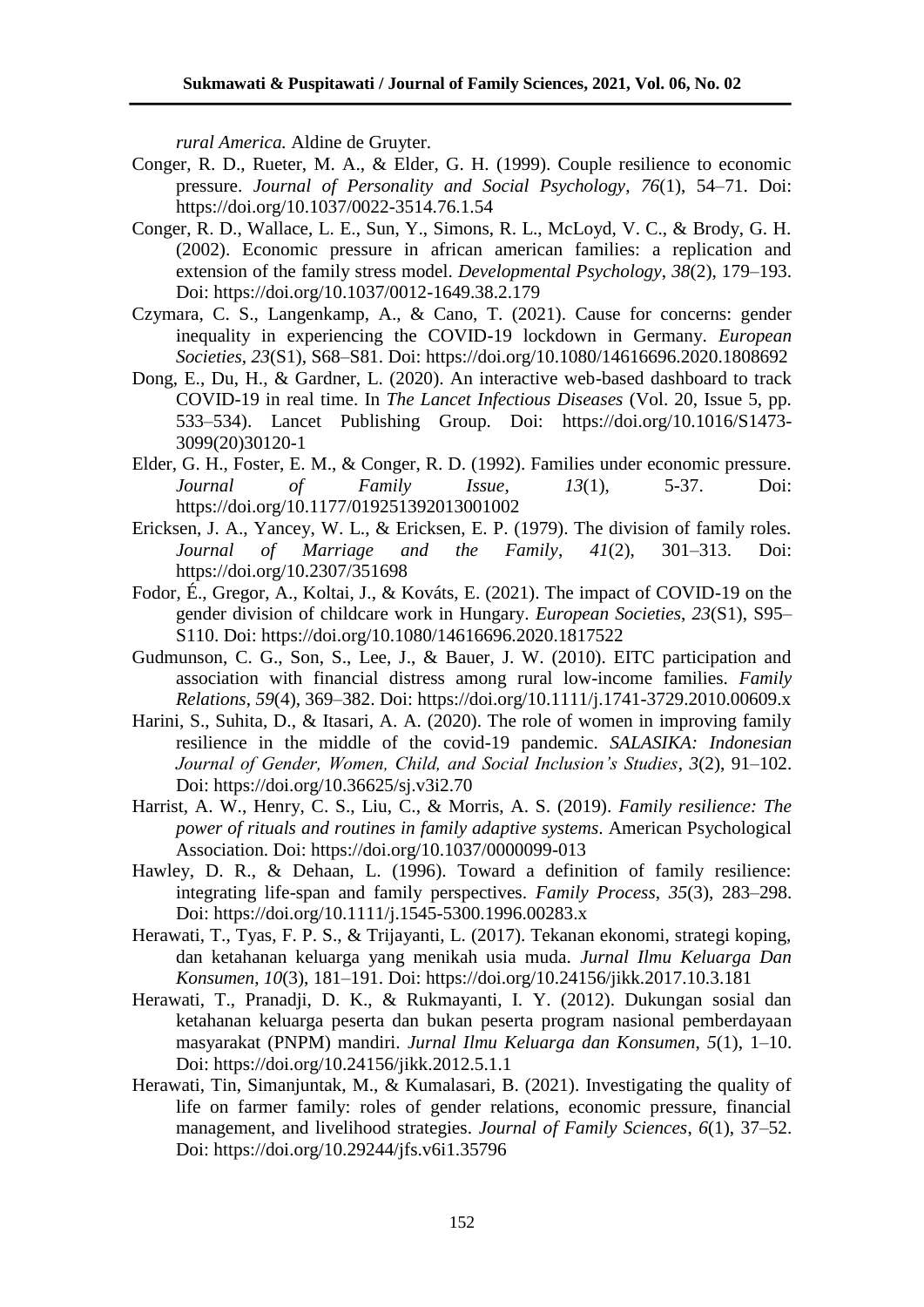- Hu, Y., Li, J., Ye, M., & Wang, H. (2021). The relationship between couples' genderrole attitudes congruence and wives' family interference with work. *Psychology Research and Behavior Management*, *14*, 49–59. Doi: https://doi.org/10.2147/PRBM.S286119
- Hurlock, E. (1980). *Psikologi Perkembangan*. Erlangga.

ILO. (2020). *COVID-19 dan dunia kerja : Dampak dan tanggapan*.

- Joa¨, J., & Patterson, J.M. (2002), integrating family resilience and family stress theory. *Journal of Marriage and Family, 64*, 349-360. Doi: https://doi.org/10.1111/j.1741-3737.2002.00349.x.
- Kasdi, A., & Saifudin. (2020). Resilience of muslim families in the pandemic era : indonesian. *Jurnal Penelitian*, *17*(1), 81–94. Doi: https://doi.org/10.1016/j.obmed.2020.100282
- Kiewisch, E. (2015). Looking within the household: A study on gender, food security, and resilience in cocoa-growing communities. *Gender and Development*, *23*(3), 497–513. Doi: https://doi.org/10.1080/13552074.2015.1095550
- Krzaklewska, E. (2014). *Working paper No . 1 . 2 " gender equality and quality of life – state of art report " measurement of gender equality – analysing dimensions , embracing areas , considering contexts*. *1*, 1–33.
- Masarik, A. S., Martin, M. J., Ferrer, E., Lorenz, F. O., Conger, K. J., & Conger, R. D. (2016). Couple resilience to economic pressure over time and across generations. *Journal of Marriage and Family*, *78*(2), 326–345. Doi: https://doi.org/10.1111/jomf.12284
- Megawangi, R. (2014). *Membiarkan berbeda: sudut pandang baru tentang relasi gender* (1st ed.). Indonesia Heritage Foundation.
- Okech, D., Howard, W. J., Mauldin, T., Mimura, Y., & Kim, J. (2012). The effects of economic pressure on the resilience and strengths of individuals living in extreme poverty. *Journal of Poverty*, *16*(4), 429–446. Doi: https://doi.org/10.1080/10875549.2012.720659
- Oktriyanto, Amrullah, H., Pujihasvuty, R., Nasution, S. L., Puspitasari, M. D., Puspitawati, H., & Herawati, T. (2020). The impact of covid-19 on elderly care: What's next? *Family Situation at the Early of Covid-19 Pandemic in Indonesia*, 108–199.
- Orloff, A. S. (1993). Gender and the social rights of citizenship: the comparative analysis of gender relations and welfare states. *American Sociological Review*, *58*(3), 303–328. Doi: https://doi.org/10.2307/2095903
- Peterman, A., Potts, A., O'Donnel, M., Thompson, K., Shah, N., Oertelt-Prigione, S., & Gelder, N. van. (2020). Pandemics and violence against women and children. *American Journal of Criminal Justice*, *April 2020*. Doi: https://doi.org/10.1007/s12103-020-09578-6
- PH, L., Suwoso, R. H., Febrianto, T., Kushindarto, D., & Aziz, F. (2020). Dampak pandemi covid-19 bagi perekonomian masyarakat desa. *Indonesian Journal of Nursing and Health Sciences*, *1*(1), 37–48.
- Prawitz, A. D., Kalkowski, J. C., & Cohart, J. (2013). Responses to economic pressure by low-income families: Financial distress and hopefulness. *Journal of Family and Economic Issues*, *34*(1), 29–40. Doi: https://doi.org/10.1007/s10834-012- 9288-1
- Prime, H., Wade, M., & Browne, D. T. (2020). Risk and resilience in family well-being during the covid-19 pandemic. *American Psychologist*, *75*(5), 631–643. Doi: